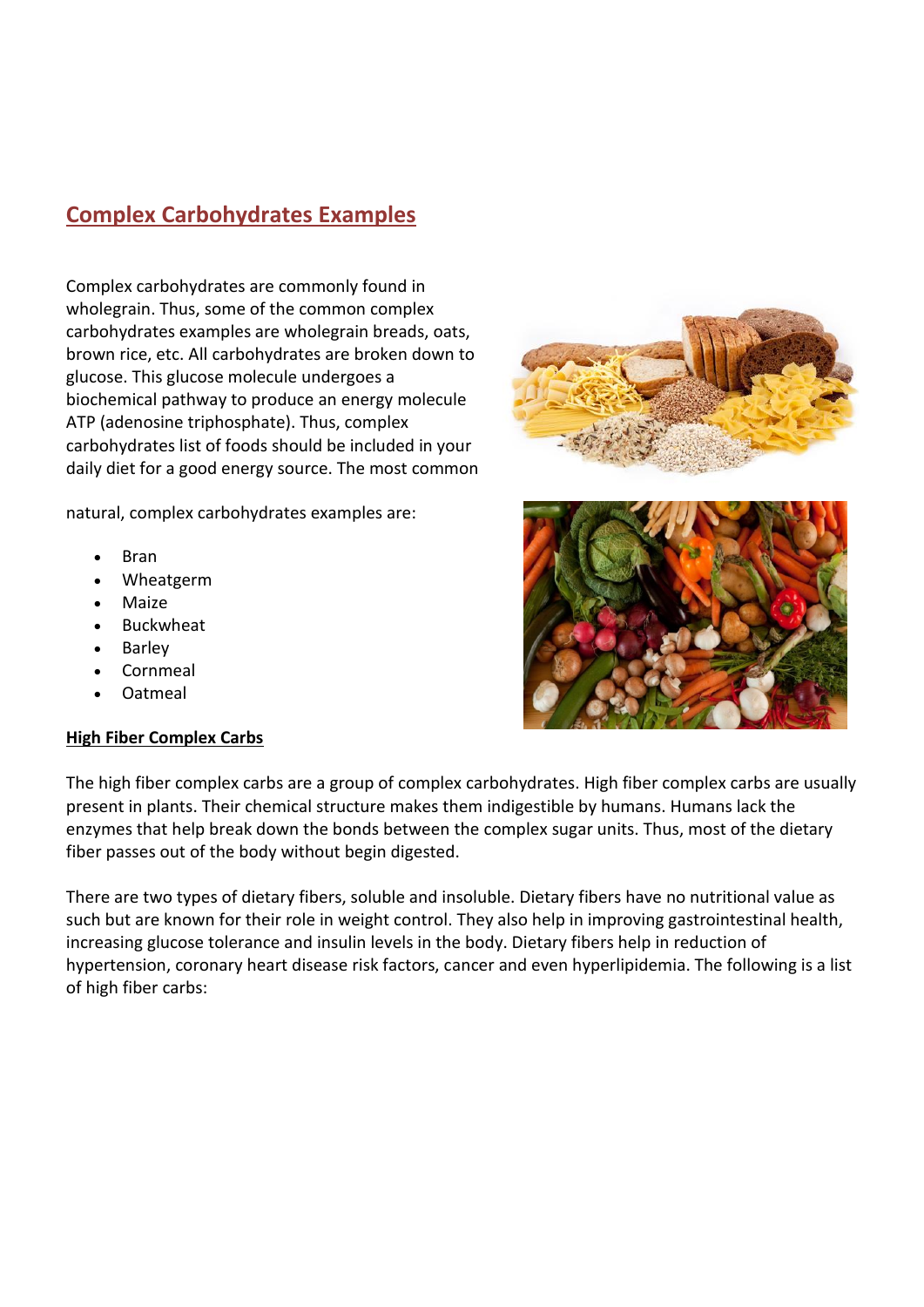# **Recommended foods**

## **Fruits**

| Apples with skin      | <b>Blueberries</b>  |
|-----------------------|---------------------|
| Apricot               | Cantaloupe, cubes   |
| <b>Apricots Dried</b> | <b>Figs Dries</b>   |
| Avocado               | Grapefruit          |
| <b>Banana</b>         | Orange              |
| Peaches               | Peaches, dried      |
| Plum                  | Raisins             |
| Raspberries           | <b>Strawberries</b> |

# **Vegetables**

| <b>Beets</b>           | Green beans             |
|------------------------|-------------------------|
| Celery                 | Kale                    |
| Onions, raw            | Peas                    |
| Peas                   | Peppers, sweet          |
| Popcorn, air popped    | Potato, baked with skin |
| Spinach                | Summer squash           |
| <b>Sweet Potato</b>    | Swisschard              |
| Tomato                 | <b>Winter Squash</b>    |
| Zucchini               | <b>Beet greens</b>      |
| <b>Bok Choy</b>        | <b>Broccoli</b>         |
| <b>Brussel Sprouts</b> | Cabbage                 |
| Carrot                 | Cauliflower             |
| Coleslaw               | <b>Collard Greens</b>   |
| <b>Sweet Corn</b>      | Zucchini                |

### **Nuts**

| <b>Almonds</b>  | <b>Black beans</b> |
|-----------------|--------------------|
| <b>Cashews</b>  | <b>Flax seeds</b>  |
| Garbanzo beans  | Kidney beans       |
| Lentils, red    | Lima beans         |
| Peanuts         | Pistachio nuts     |
| Pumpkin seeds   | Soy beans          |
| Sunflower seeds | <b>Walnuts</b>     |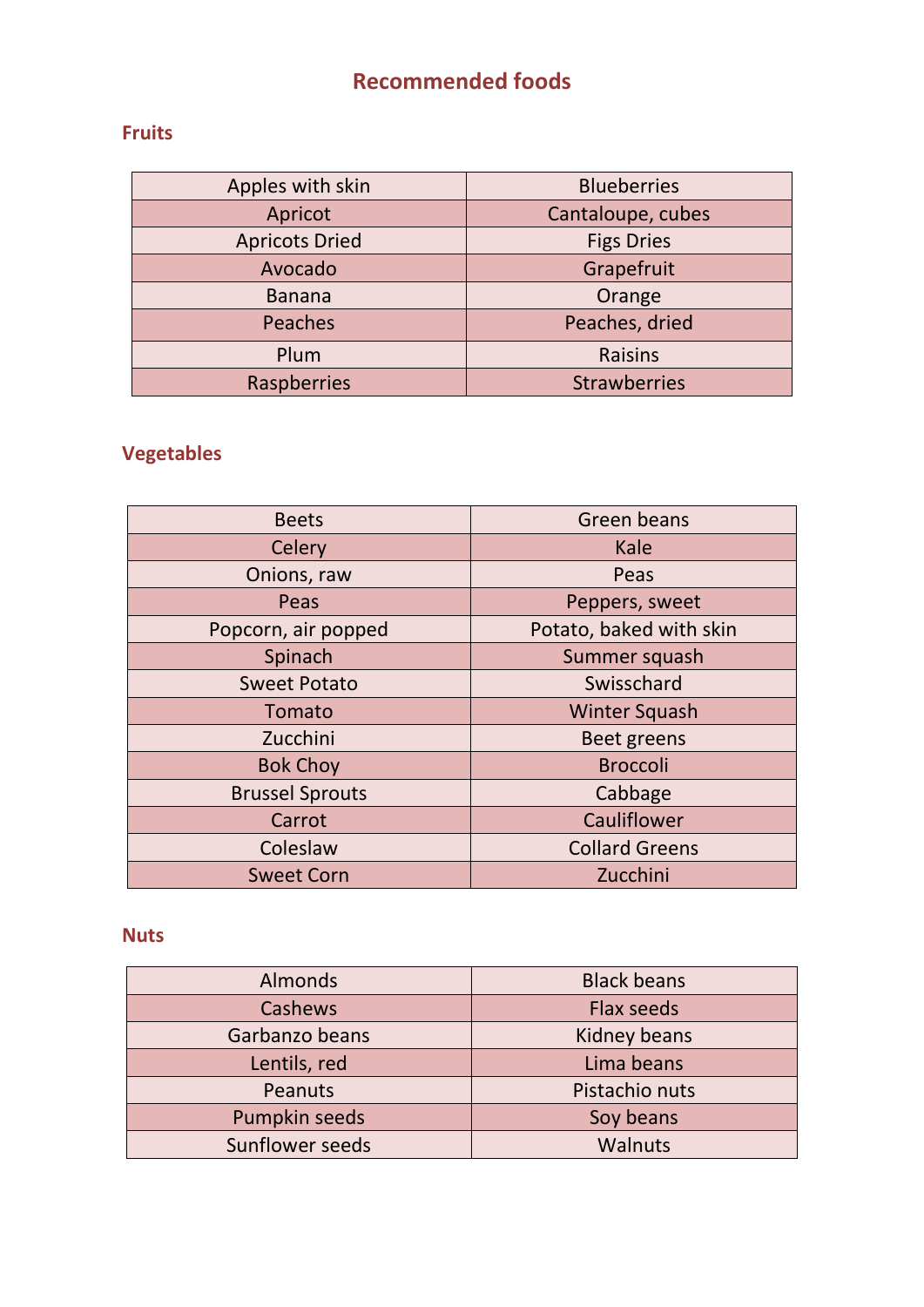#### **Complex Carbohydrates List of Foods**

The following is the complex carbohydrates list of foods that you should eat everyday. The complex carbohydrates list is really long, so you have a wide variety of foods to choose from.

| All-Bran cereals         | Pita bread                | Chick peas                   |
|--------------------------|---------------------------|------------------------------|
| <b>Artichokes</b>        | <b>Porridge Oats</b>      | Cornmeal                     |
| <b>Bagel</b>             | Prunes                    | <b>Dill Pickles</b>          |
| <b>Bananas</b>           | <b>Radishes</b>           | Eggplant                     |
| <b>Broccoli</b>          | Shredded wheat            | <b>Granary Bread</b>         |
| <b>Brown Rice</b>        | Soy milk                  | High fibre breakfast cereals |
| <b>Buckwheat</b>         | Spaghetti                 | Lentils                      |
| Cabbage                  | Split peas                | Low fat yoghurt              |
| Cassava                  | <b>Strawberries</b>       | Maize                        |
| Celery                   | Tomatoes                  | Multi-grain bread            |
| Corn                     | <b>Water Cress</b>        | Oat bran bread               |
| <b>Cucumbers</b>         | <b>Whole Barley</b>       | <b>Oatcakes</b>              |
| <b>Dried Apricots</b>    | Wholemeal bread           | Okra                         |
| Garbanzo beans           | <b>Wholegrain Cereals</b> | <b>Oranges</b>               |
| Grapefruits              | Apples                    | Pastas                       |
| Kidney beans             | <b>Asparagus</b>          | Pinto beans                  |
| Lettuce                  | <b>Baked Beans</b>        | Plums                        |
| Macaroni                 | <b>Beans</b>              | Potato                       |
| Muesli                   | <b>Brown Bread</b>        | Pumpernickel bread           |
| Navy beans               | <b>Brussels Sprouts</b>   | Ryvita crisp bread           |
| Oat bran cereal          | <b>Buckwheat bread</b>    | Skim milk                    |
| Oatmeal                  | Carrots                   | Soy beans                    |
| <b>Onions</b>            | Cauliflower               | <b>Sweet Potato</b>          |
| Other root vegetables    | Spinach                   | <b>Turnip Greens</b>         |
| Peas                     | <b>Sprouts</b>            | Weetabix                     |
| <b>Wholegrain flours</b> | <b>Wholemeal spelt</b>    | Wild rice                    |

### **List of Foods High in Protein**

| <b>Red Meat</b>        | <b>Duck</b>     |
|------------------------|-----------------|
| Chicken                | Turkey          |
| Salmon                 | <b>Sardines</b> |
| Trout                  | <b>Clams</b>    |
| Lobsters               | Crabs           |
| <b>Shrimps</b>         | <b>Scallops</b> |
| Low fat cottage cheese | Tofu            |
| Soybeans/Edamame beans | Eggs            |
| Yoghurt                | Some seeds/nuts |